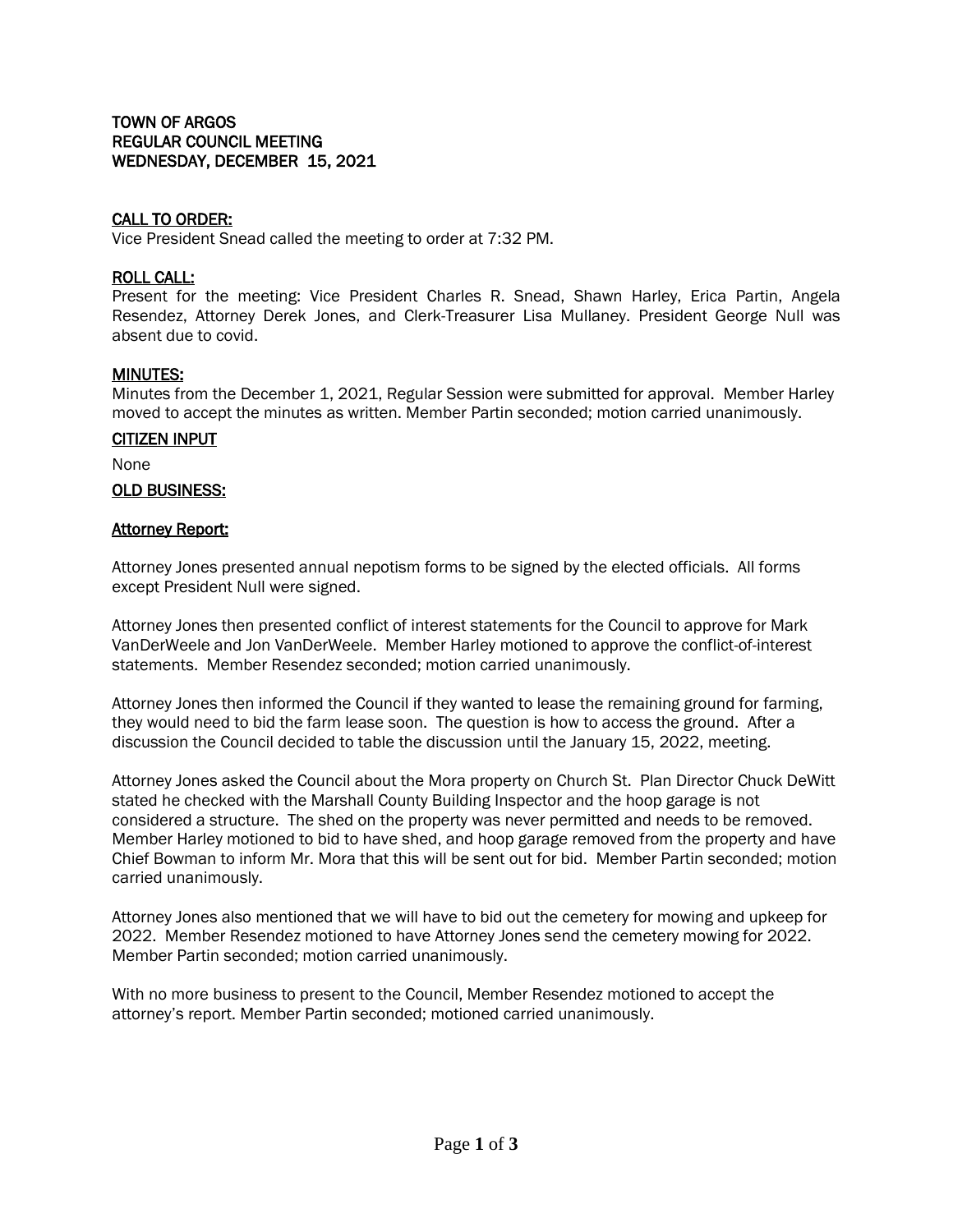# Ordinance 2021-18 Salary Ordinance 2022:

After a discussion, Member Harley motioned to accept Ordinance 2021-18 as written. Member Partin seconded; motion carried unanimously.

### Resolution 2021-12 Grants Suspension:

After discussion, Member Resendez motioned to accept Resolution 2021-12 as written. Member Partin seconded; motion carried unanimously.

### Other Old Business:

The winners of the Christmas Light Contest for 2021 were announced.

#### *NEW Business:*

#### Ordinance 2021-19 Employee Handbook Revision 1-01-2022:

After discussion Member Resendez motioned to suspend the rules and accept Ordinance 2021-19 as written. Member Harley seconded; motion carried unanimously.

#### Ordinance 2021-20 Trash Rates 2022:

After discussion Member Partin motioned to suspend the rules and accept Ordinance 2021-20 as written. Member Harley seconded; motion carried unanimously.

#### Cemetery Rates:

This was tabled until all members of the council could be present.

# Other New Business –

Chief Bowman would like to see Officer Jeremy Enyart receive time for benefits since he previously worked for the Argos Police department and left on good terms. After a discussion Member Partin motioned to honor Officer Enyart's previous time at work for benefit purposes. Member Harley seconded; motion carried 3 to 1 with Member Resendez voting against.

Clerk/Treasurer Mullaney asked the Council for permission to get three quotes for a capital asset project. Member Harley motioned to allow the clerk/treasurer to get three quotes for capital assets. Member Partin seconded; motion carried unanimously.

Clerk Treasurer Mullaney presented the Council with a list of bad debts that can be written off due to bankruptcy, death or fees from the collection company. Member Harley motioned to write off all amounts presented. Member Partin seconded; motion carried unanimously.

# Department Head Reports-

All department heads and the Economic Director submitted their reports for review.

Chief Bowman presented his report. Light bar on charger has been installed and SRO officer starts on January 4, 2022.

Superintendent Lindstrom included his report in the Council packet. He also stated the new dump truck has been ordered and work on Deerfield Estates has started.

Chief Mark Dean included his report in the Council packet.

EMS Chief Dean gave a verbal report.